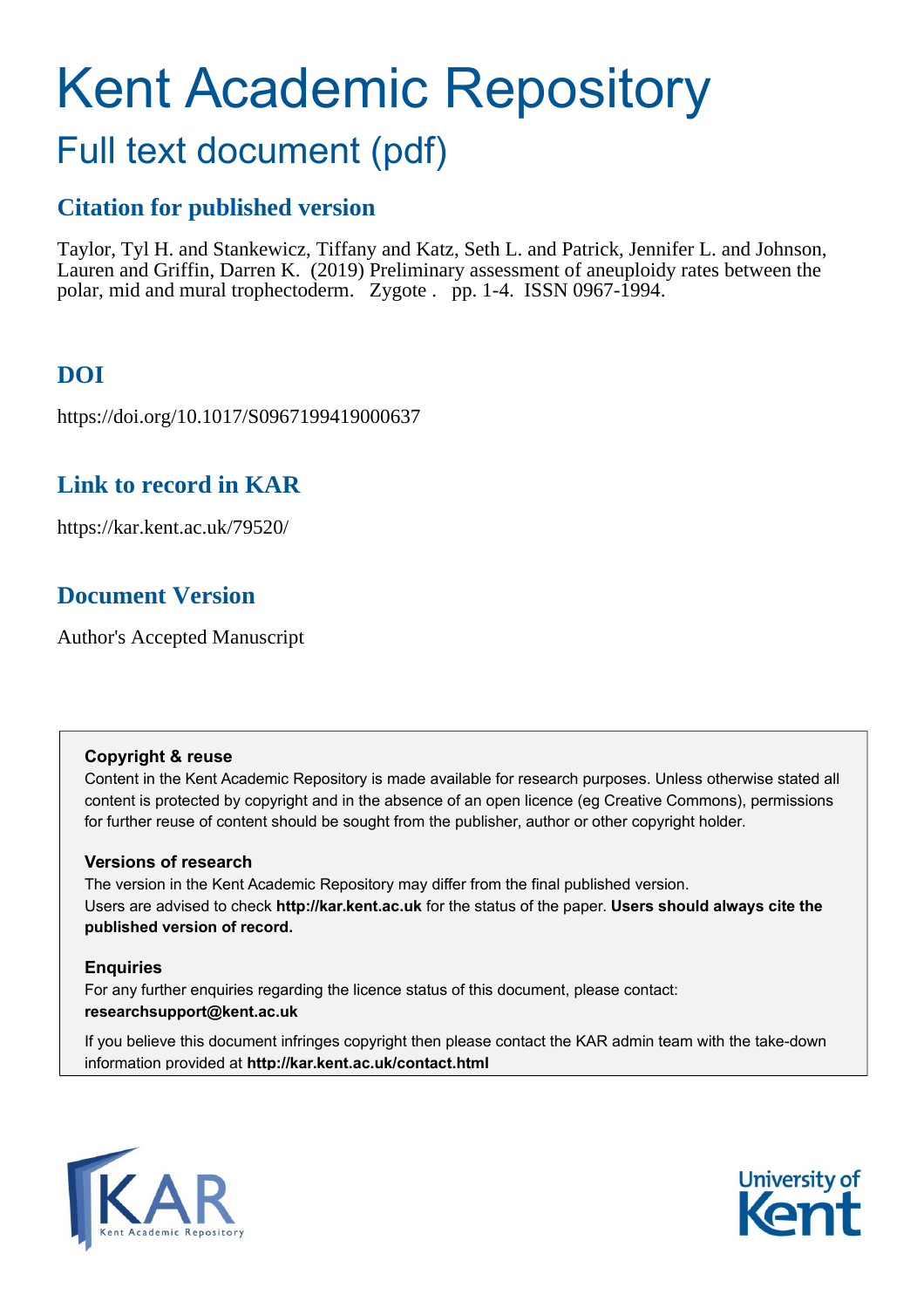#### **Preliminary assessment of aneuploidy rates between the polar, mid and mural trophectoderm**

| Journal:                         | Zygote                                                                                                                                                                                                                                                                                                                                                                                                                                                                    |
|----------------------------------|---------------------------------------------------------------------------------------------------------------------------------------------------------------------------------------------------------------------------------------------------------------------------------------------------------------------------------------------------------------------------------------------------------------------------------------------------------------------------|
| Manuscript ID                    | ZYG-2019-0054.R2                                                                                                                                                                                                                                                                                                                                                                                                                                                          |
| Manuscript Type:                 | Research Article                                                                                                                                                                                                                                                                                                                                                                                                                                                          |
| Date Submitted by the<br>Author: | 12-Sep-2019                                                                                                                                                                                                                                                                                                                                                                                                                                                               |
| Complete List of Authors:        | Taylor, Tyl; Reproductive Endocrinology Associates of Charlotte, IVF<br>Stankewicz, Tiffany; Main Line Fertility, IVF; University of Kent,<br><b>Biosciences</b><br>Katz, Seth; Reproductive Endocrinology Associates of Charlotte, IVF<br>Patrick, Jennifer; Reproductive Endocrinology Associates of Charlotte,<br><b>IVF</b><br>Johnson, Lauren; Reproductive Endocrinology Associates of Charlotte,<br><b>IVF</b><br>Griffin, Darren; University of Kent, Biosciences |
| Keywords:                        | preimplantation genetic screening, aneuploidy, embryo biopsy,<br>comprehensive chromosome screening, IVF                                                                                                                                                                                                                                                                                                                                                                  |
|                                  |                                                                                                                                                                                                                                                                                                                                                                                                                                                                           |

### **SCHOLARONE™** Manuscripts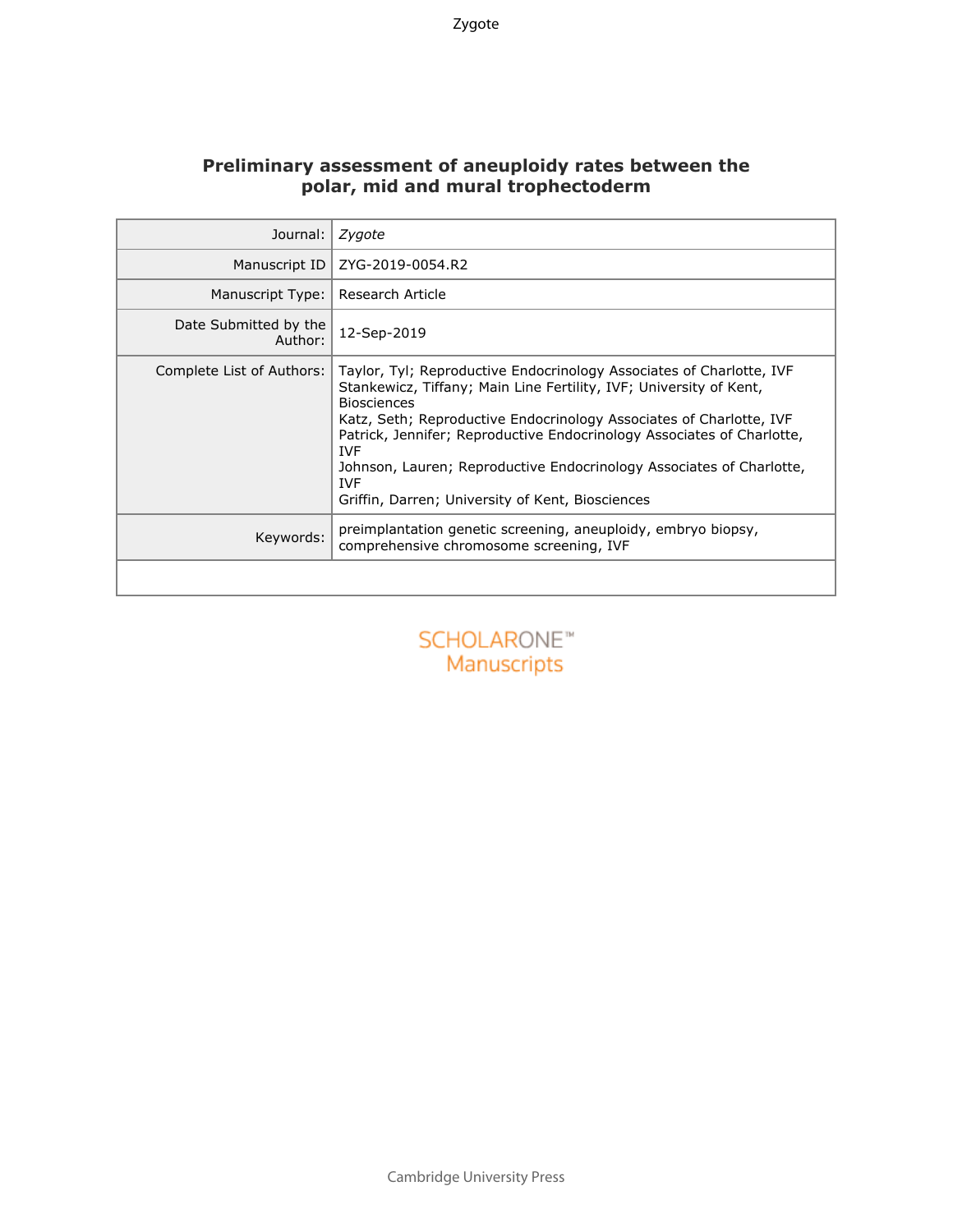Preliminary assessment of aneuploidy rates between the polar, mid and mural trophectoderm

Tyl H. Taylor, PhD.<sup>a,\*</sup>, Tiffany Stankewicz<sup>b,c</sup>, Seth L. Katz M.D.<sup>a</sup>, Jennifer L. Patrick PhD, Lauren Johnson, MD<sup>a</sup>, Darren K. Griffin, Ph.D.<sup>b</sup>

<sup>A</sup> Reproductive Endocrinology Associates of Charlotte

1524 E Morehead St

Charlotte, NC, 28207

(P) 704-343-3400

(F) 704-370-0427

<sup>B</sup>University of Kent

School of Biosciences

Canterbury, United Kingdom

<sup>c</sup> Main Line Fertility

Bryan Mawr, PA

\*(e) [tyltaylor@gmail.com](mailto:tyltaylor@gmail.com)

#### **Abstract**

The objective of this study is to compare aneuploidy rates between three distinct areas of the human trophectoderm: mural, polar, and a region in between these two locations termed the "mid" trophectoderm. This is a cohort study on IVF patients undergoing comprehensive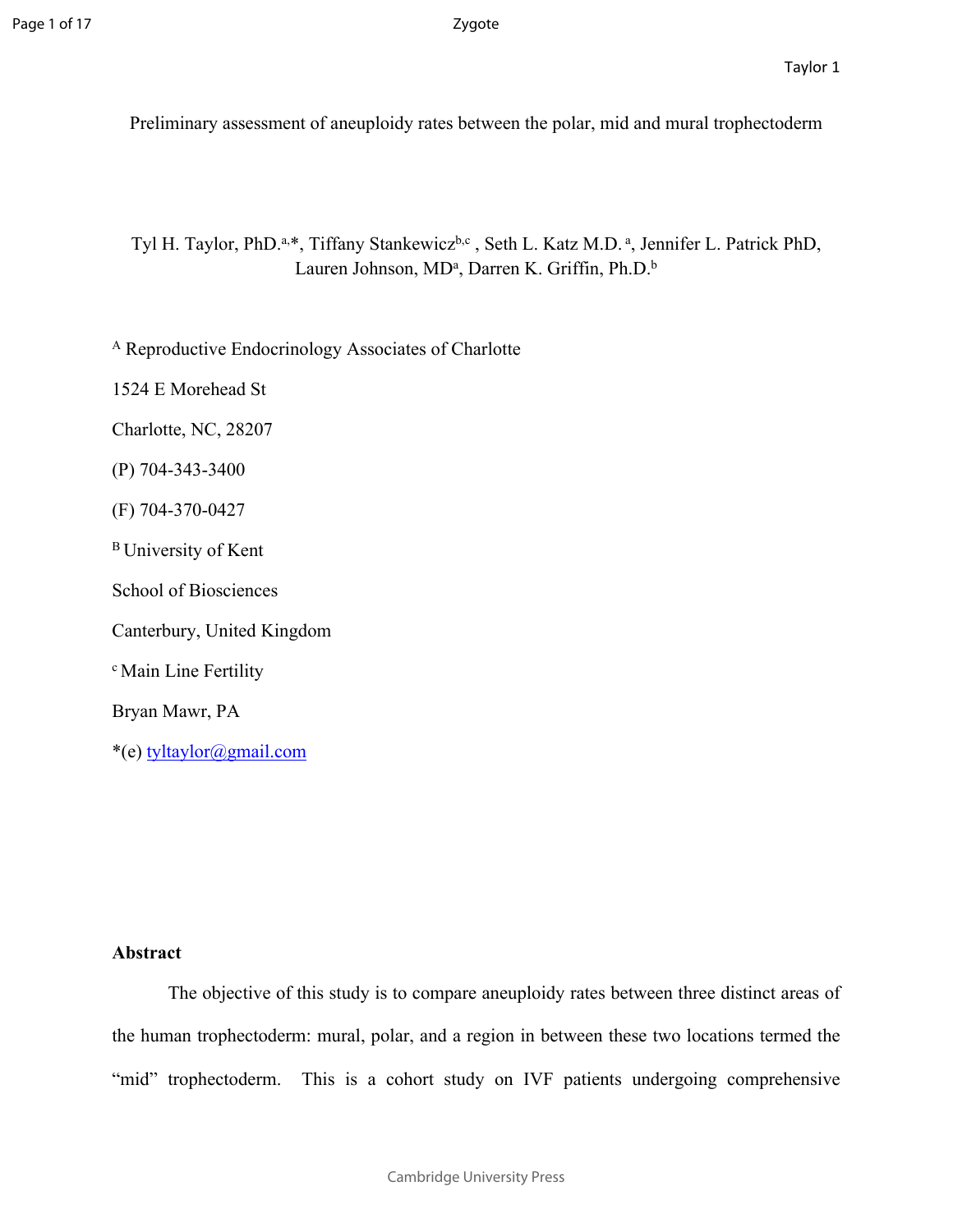chromosome screening at the blastocyst stage at a private IVF clinic. All embryos underwent assisted hatching on day 3 with blastocyst biopsy and comprehensive chromosome screening. Biopsied blastocysts were divided into three groups depending on which area (polar, mid, or mural) of the trophectoderm was protruding from the zona pellucida and biopsied. Aneuploidy rates were significantly higher with cells from the polar region of the trophectoderm (56.2%) compared to cells removed from the mural region of the trophectoderm (30.0%; P=0.0243). A comparison of all three areas combined also showed a decreasing trend, but it did not reach clinical significance, polar (56.2%), mid (47.4%), and mural trophectoderm (30.0%; P=0.1859). The nonconcordance demonstrated between polar and mural trophectoderm can be attributed to biological occurrences including chromosomal mosaicism or procedural differences between embryologists.

**Keywords:** Preimplantation genetic screening; aneuploidy; embryo biopsy; comprehensive chromosome screening; IVF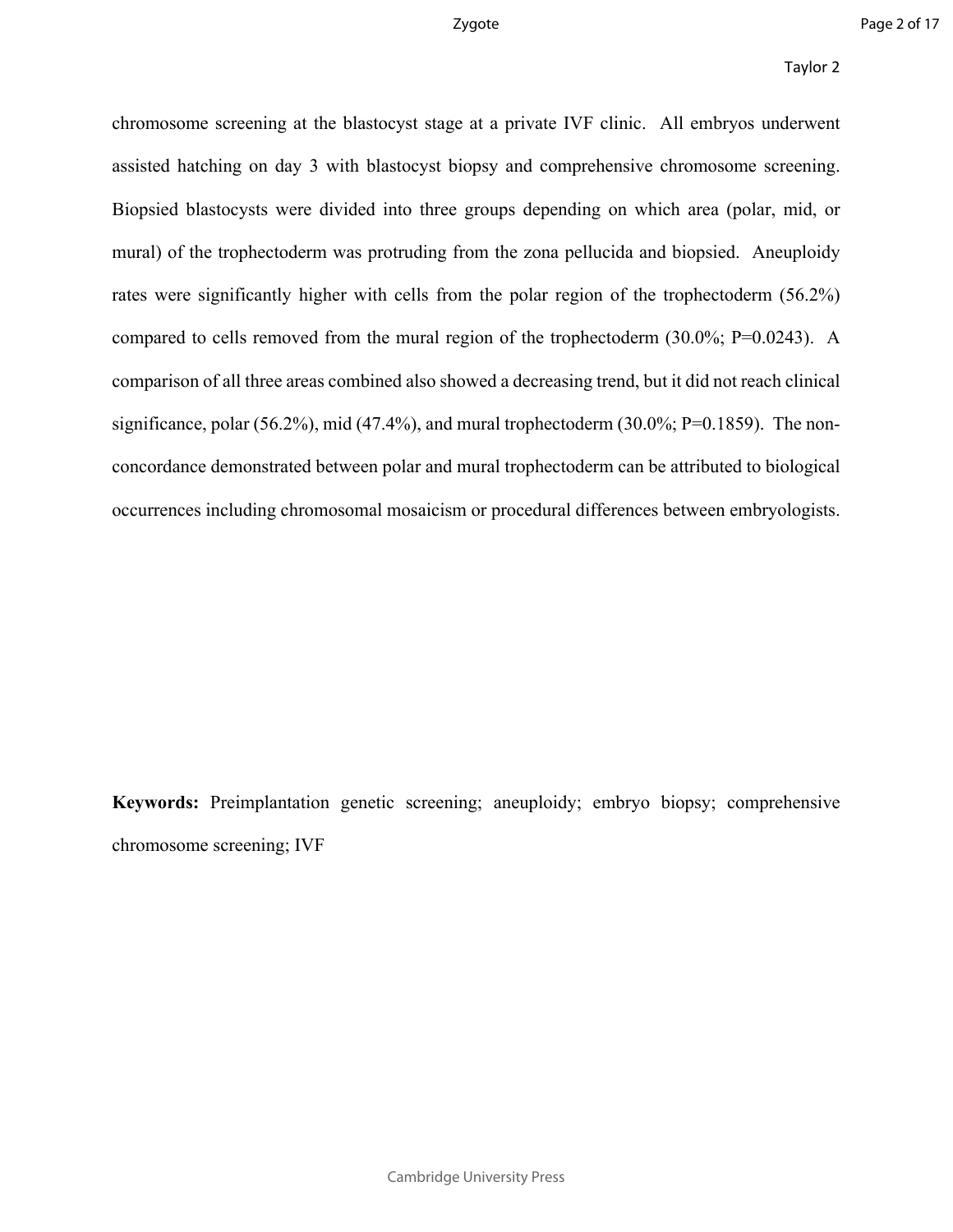#### **Introduction**

Aneuploidy refers to the presence of absence of whole chromosomal abnormalities. In order for a euploid live birth to occur, chromosomes must divide equally in the developing fetus. Any abnormal division during development can have disastrous downstream effects, leading to poor embryo development, failed implantation, obstetric complications, pregnancy loss, stillbirth, neonatal congenital abnormality, and infertility. Thus, preimplantation genetic testing (PGT) has been created to test for aneuploidy prior to implantation thereby allowing the transfer of euploid embryos. The transferring of euploid embryos has demonstrated a higher pregnancy rate, lower miscarriage rate, and higher live birth rate than the transfer of untested embryos (Yang *et al.*, 2012; Forman *et al.,* 2013; Scott *et al.*, 2013) Unfortunately, these studies are limited due to good prognosis patients or are not based on "intent to treat". More recent research has demonstrated that embryos diagnosed as mosaic, having a mixture of euploid and aneuploid cell lines, and even embryos diagnosed as aneuploid can produce live births (Munne *et al.*, 2017 and Patrizio *et al.*, 2019).

The blastocyst represents the first stage of differentiation in preimplantation development. The blastocyst differentiates into the inner cell mass (ICM), which will become the fetus and the trophectoderm that will become the placenta. The trophectoderm itself is subdivided into two areas based on the location of the ICM: the mural trophectoderm, the area furthest away from the ICM, and the polar trophectoderm, the area adjacent to the ICM. Typically, during PGT cells are removed from the mural trophectoderm as not to expose the ICM to the damage caused by the laser (Taylor *et al.*, 2014). However, blastocyst biopsy is not standardized, which can lead to inter and intra differences with embryologists in terms of the area of biopsied.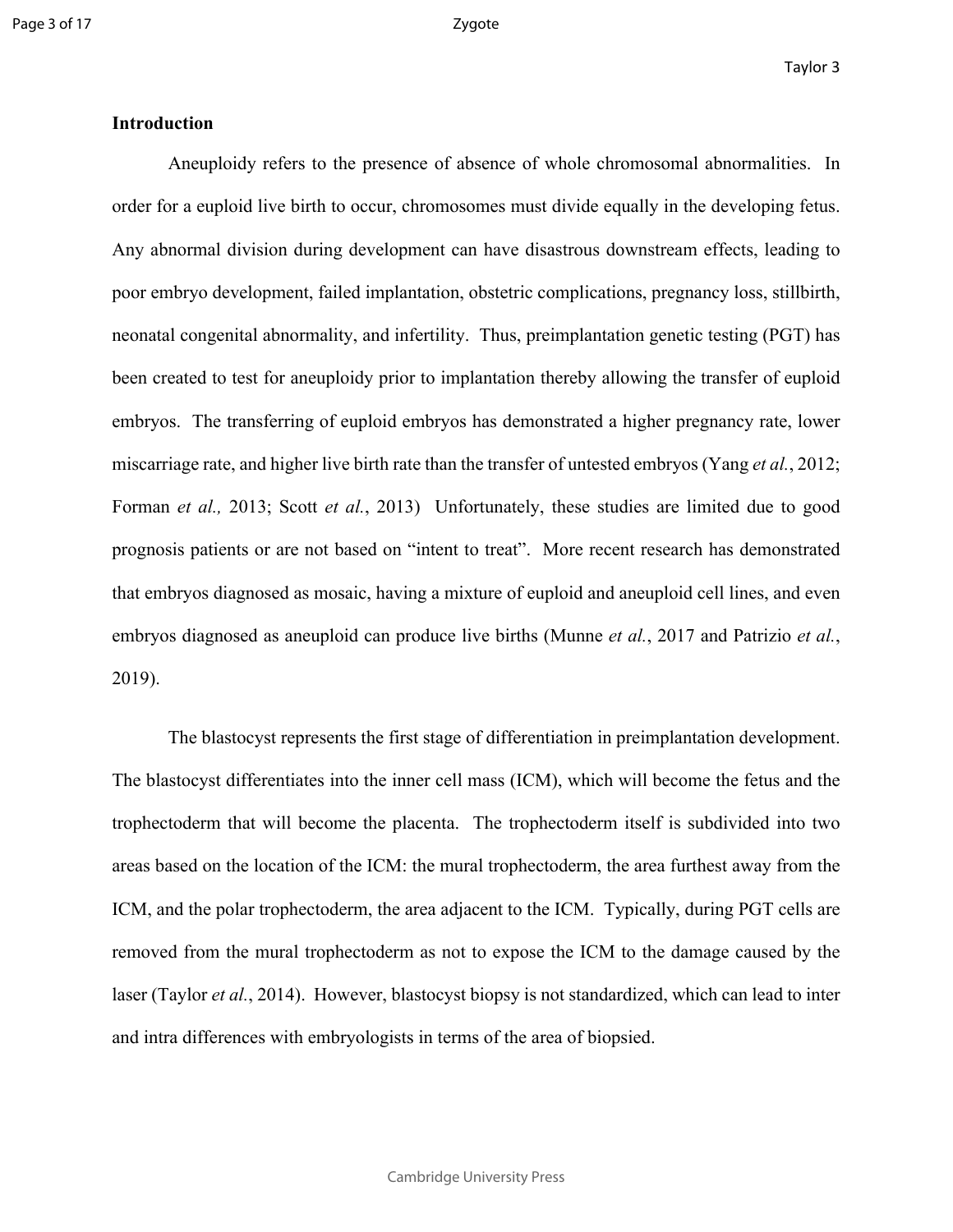It has been suggested that ploidy is consistent throughout the trophectoderm (i.e. that all cells have the same karyotype) (Northrop *et al*, 2010; Capalbo *et al*, 2013). Thus, cells removed from the mural trophectoderm should mirror the chromosome content of the remaining cells. To test this hypothesis, this study aimed to compare aneuploidy rates between three distinct areas of trophectoderm: mural, polar, and a region in between these two locations termed the "mid" trophectoderm.

#### **Methods**

This study was deemed exempt by Sterling IRB because it only incorporated routine IVF procedures. Only patients undergoing in vitro fertilization with PGT between January 2012 and April 2013 at Reproductive Endocrinology Associates of Charlotte (Charlotte, North Carolina, USA) were included in this study. All biopsy specimens were sent to Genesis Genetics (Detroit, Michigan, USA) where samples underwent next generation sequencing (NGS).

Briefly, all fertilized oocytes were cultured to day 3 and assisted hatching (AH) was performed. Embryos were placed back into incubator and cultured to the blastocyst stage. Embryos whose trophectoderm was hatching out of the zona pellucida (ZP) underwent the biopsy procedure. Biopsied blastocysts were divided into three groups depending on which area (polar, mid, or mural) of the trophectoderm was protruding from the ZP and was biopsied.

#### **Egg Retrieval and Embryo Culture**

All retrieved oocytes were designated for intracytoplasmic sperm injection (ICSI). Oocytes were retrieved, trimmed of blood, and stripped of cumulus cells as described by Taylor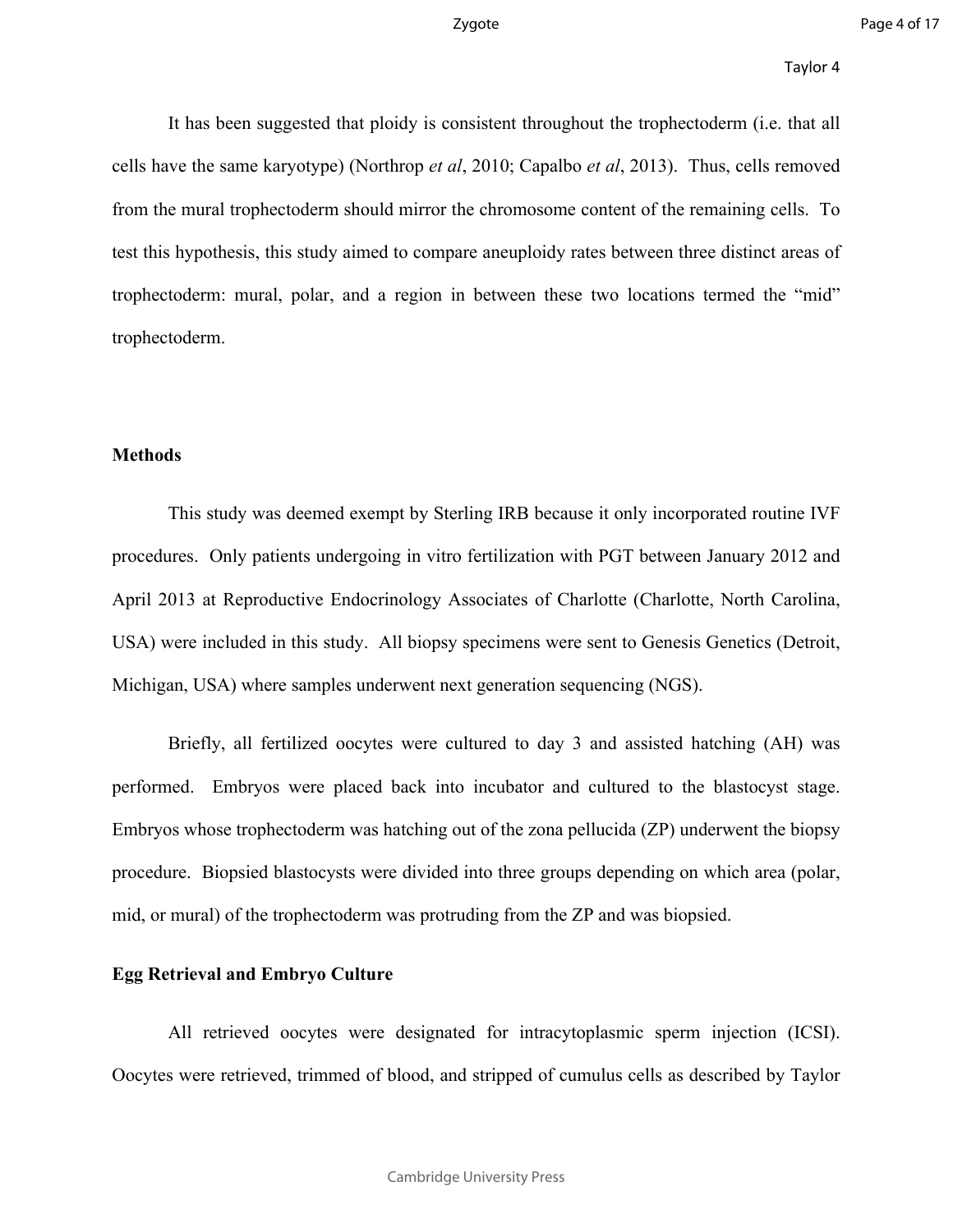and colleagues (Taylor *et al.*, 2008). Oocytes were separated based on maturity and placed into a 60 mm dish (Thermo scientific, Rochester, New York, USA) with approximately 100 µL drops of continuous culture media (CSC; Irvine Scientific, Santa Ana, California, USA) supplemented with 10% serum substitute supplement (SSS; Irvine Scientific, Santa Ana, California, USA) and overlayed with oil (Irvine Scientific, Santa Ana, California, USA). After grading, the dish containing the oocytes was placed into an incubator at  $37^{\circ}$ C,  $6\%$  CO<sub>2</sub> and  $5\%$  O<sub>2</sub> for 2-3 hours. After 2 hours, all oocytes presenting with a polar body underwent ICSI'd as described by Nagy and colleagues (1995), placed back into the same dish, and put back into the incubator.

The next day, 16-18 hours post ICSI, oocytes were evaluated for proper fertilization. Embryos that exhibited two pronuclei were group cultured in a fresh dish of CSC+10%SSS overlayed with oil and placed back into the incubator. Embryos were not viewed on day 2.

On day 3, the embryos were removed from the incubator, graded, and AH was performed on all cleaving embryos with the aid of a laser (Zilos-tk, Hamilton Thorne, Beverly, Mass, USA). Using a pulse of 610 µs, the ZP was breached with 2-3 shots of the laser (Zilos-tk, Hamilton Thorne, Beverly, Maine, USA). The ZP was breached where there were no blastomeres that could be directly affected by the laser pulse. After breaching the ZP with the laser, the embryos were left in the same drop and placed back into the incubator.

On the morning of day 5 (112-115 hours post insemination) and day 6 (136-139 hours post insemination), embryos were removed from the incubator, blastocysts were graded based on Schoolcraft and colleagues (1999), and those blastocysts that had a good or fair trophectoderm protruding from the ZP along with good or fair quality ICM were biopsied. Blastocysts were only viewed once in the morning and at no other times. If the blastocysts were not suitable for biopsy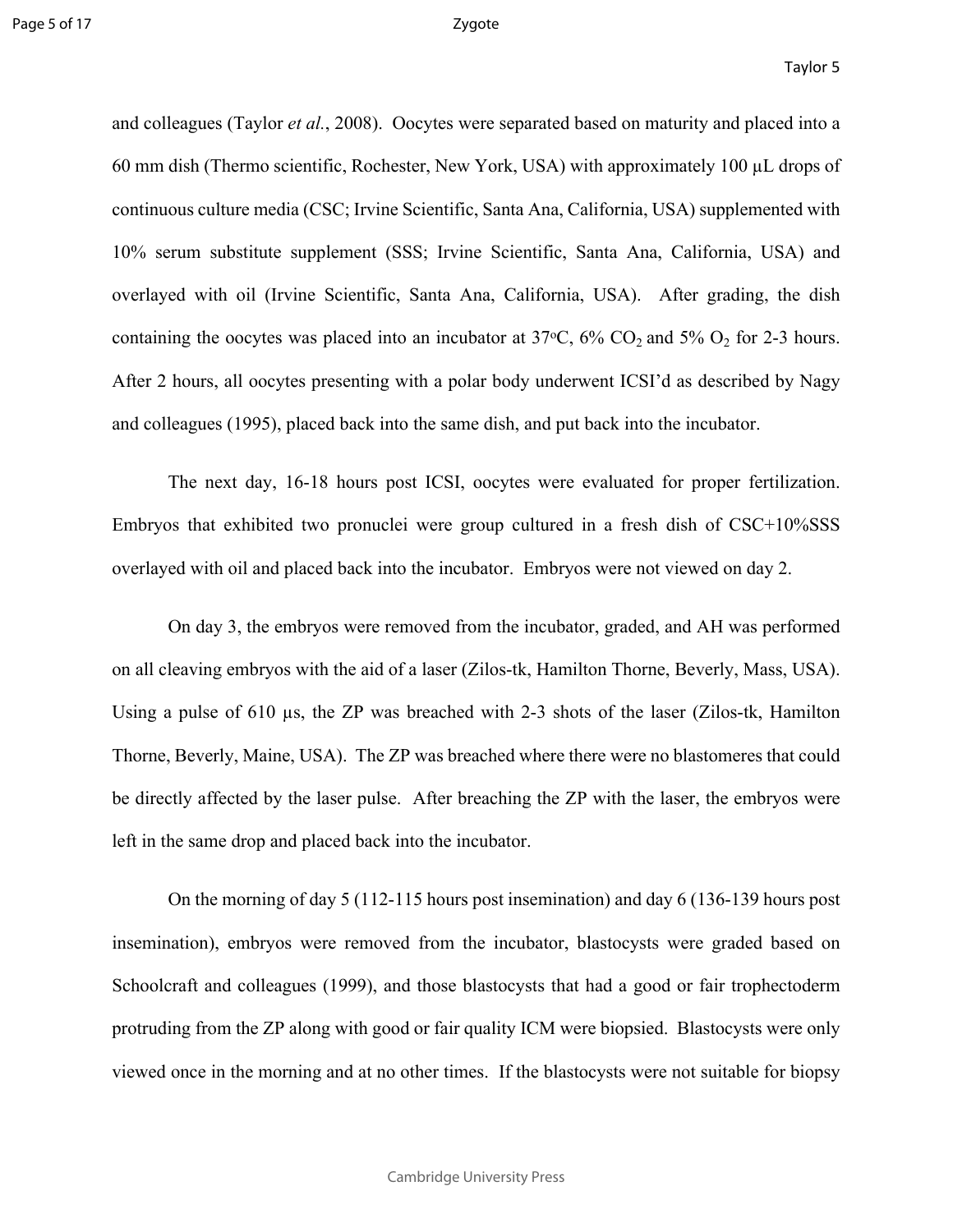in the morning of day 5, they were reevaluated on the morning of day 6. Blastocysts were biopsied on day 5 or day 6, which ever day they met the biopsy criteria. If embryos did not meet the criteria for biopsy on day 6, they were discarded. There was no morphological difference between blastocysts that were biopsied on day 5 or day 6 other than the embryos needed an extra day to reach the proper stage for biopsy.

#### **Trophectoderm biopsy**

Blastocysts that presented with a good or fair quality ICM and trophectoderm were placed in a drop of modified human tubal fluid (Irvine scientific, Santa Ana, California, USA) + 10% SSS (Irvine scientific, Santa Ana, California, USA). Suction was applied to the blastocysts via a holding pipette (Humagen, Charlottesville, Virginia, USA). A biopsy pipette (Humagen, Charlottesville, Virginia, USA) gently aspirated the trophectoderm into the biopsy needle. A laser (Zilos-tk, Hamilton Thorne, Beverly, Maine, USA), with a pulse length of 610µm, was used to "cut" the trophectoderm from the blastocyst, taking care not to expose the trophectoderm to unnecessary laser pulses. The piece of trophectoderm was prepped for next generation sequencing.

#### **Results**

In total, 166 blastocysts were biopsied, 48 from the polar trophectoderm, 78 from the mid trophectoderm, and 40 from the mural trophectoderm. There was no significant difference in maternal age between the three groups, i.e. 35.8±4.9 years, 34.9±4.4 years, and 35.2±5.1 years, for the plural, mid, and mural trophectoderm, biopsied groups respectively (Table 1; P=0.8024). Aneuploidy rates were 27/48 in polar trophectoderm group (56.2%), 37/78 in the mid trophectoderm group (47.4%), and 12/40 in the mural trophectoderm group (30.0%; Table 1;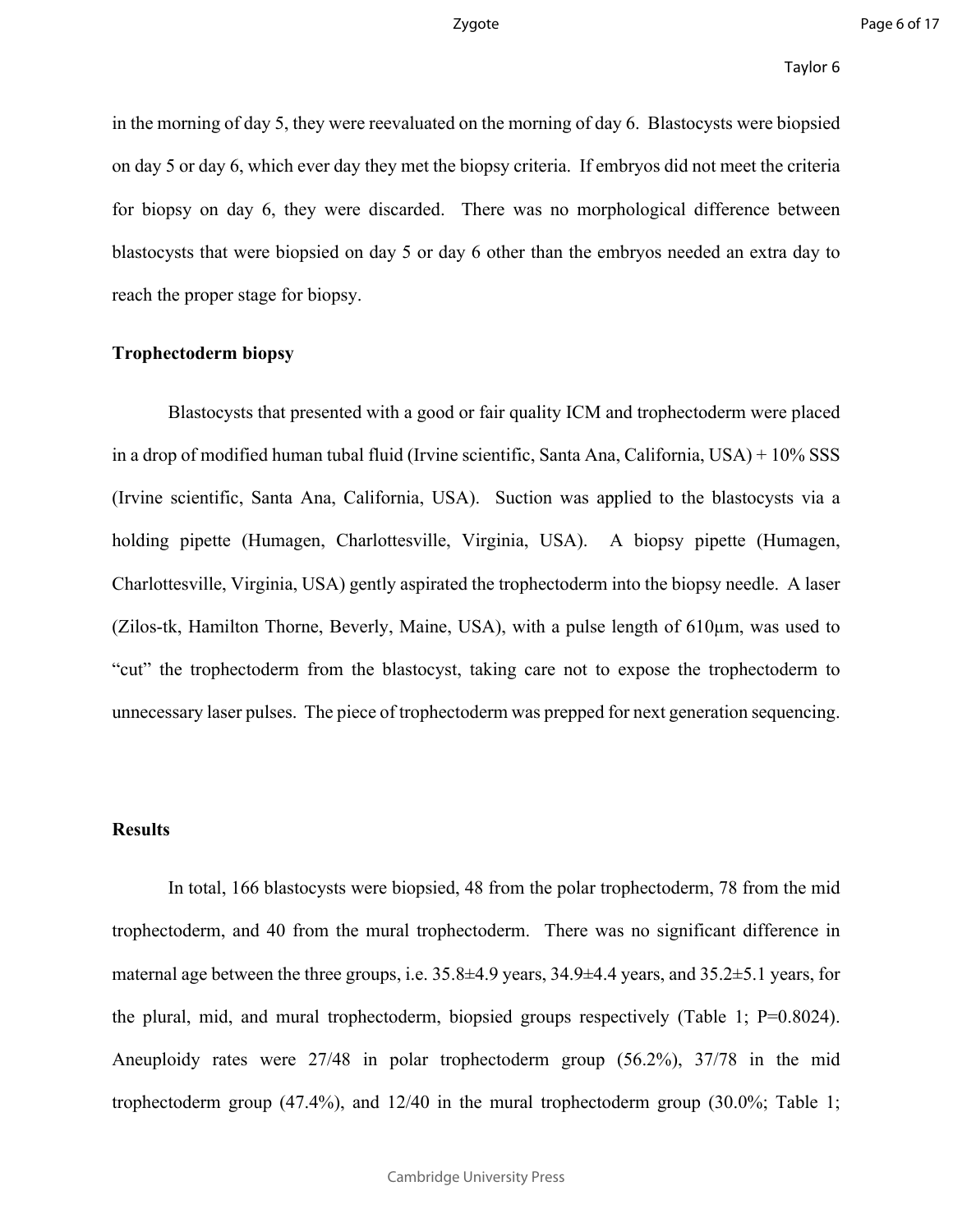P=0.1859). In a direct comparison between mural and polar trophectoderm, aneuploidy rates were significantly higher (Table 2; P=0.0243).

#### **Discussion**

The hypothesis that aneuploidy is evenly distributed throughout the trophectoderm cannot be supported by this study. Aneuploidy rates were significantly higher when cells were taken from the polar region of the trophectoderm (56.2%) compared to cells removed from the mural region of the trophectoderm (30.0%; Table 2). These data also demonstrates a strong trend in decreasing aneuploidy from the polar (56.2%), mid (47.4%), and mural trophectoderm (30.0%; Figure 1). The non-concordance demonstrated between polar and mural trophectoderm can be attributed to biological occurrences or procedural differences.

Biologically, Hogan and Tilly (Hogan and Tilly, 1978) dissected mouse ICM from the trophectoderm and left the ICM in culture. Within five days, some of the individual ICM's had the appearance of a blastocyst. Moreover, the individual ICM's derived trophoblast giant cells. These studies suggest that cells from the ICM feed the trophectoderm. It is unknown if this mechanism is present in human embryos; however, if it were, it could explain these data. If the ICM were mosaic and contained equal proportions of aneuploid and euploid cells, then aneuploid cells would feed into the trophectoderm at the same rate as euploid cells. Once in the trophectoderm, the euploid cells would proliferate at a faster rate than aneuploid cells (Ruangvutilert *et al.*., 2000). Thus, the blastocyst could have a higher proportion of aneuploid cells in the polar compared to the mural trophectoderm, which these data supports (Figure 2). Conversely, this theory would suggest that the blastocyst may be able to allocate aneuploid cells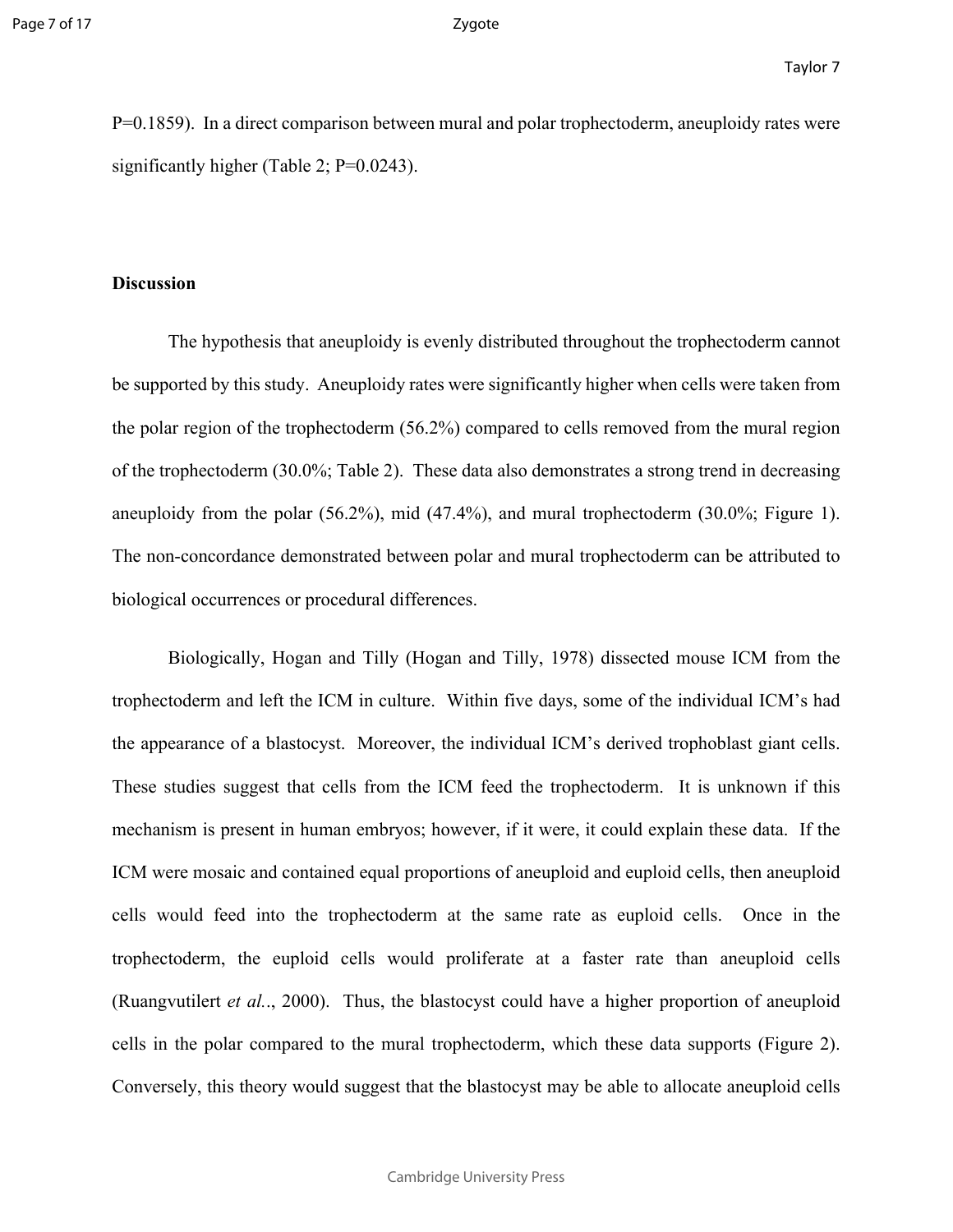to the trophectoderm thereby correcting its chromosome state by the elimination of aneuploid cells from the ICM. Research using FISH and array-based techniques have found no evidence of this correction mechanism in place for human blastocysts (Johnson *et al.*, 2000; Northrop *et al.*, 2010; Evsikov and Verlinsky, 1998; Derhaag *et al.*, 2003; Fragouli *et al.*, 2008).

Another biological reason for the discrepancy between regions of the trophectoderm could be the blastocyst preparing for implantation. During implantation, the blastocyst embeds itself with the ICM (polar trophectoderm) against the uterine wall. In order to invade into the uterine wall, the cytotrophoblasts, which are located in the polar region, have been shown to induce aneuploidy (Weier *et al,* 2005). These data suggests that aneuploidy is higher in the polar region, possibly because the embryo is undergoing chromosomal changes to prepare for implantation. Unfortunately this study did not examine implantation rates between the three different categories, so it is unknown if aneuploidy in the polar region is detrimental. However, transfers of "aneuploid" or mosaic blastocysts have resulted in euploid live births suggesting that some aneuploidy and mosaicism may not be clinically significant (Scott *et al.*, 2012; Greco *et al.*, 2015; Taylor *et al.*, 2014; Munne *et al.*, 2017; Patrizio *et al.*, 2019). Both of these biological occurrences suggest that mosaicism is a common phenomenon within the human blastocyst (Taylor *et al.*, 2014b).

Literature is currently lacking in terms of the effects of the biopsy procedure on the outcomes of PGT cycles. For example, in this study, the embryologist has to biopsy from the mural trophectoderm. Because of its proximity to the ICM, it is possible that some ICM cells were removed with the trophectoderm during the biopsy. Unfortunately, the level of contamination between the ICM and trophectoderm during the biopsy is unknown. However, this may not affect the PGT result as research has indicated a high concordance between the two regions (Johnson *et al*, 2000; Capalbo *et al,* 2013). Interestingly, with the advent of NGS and its increase in the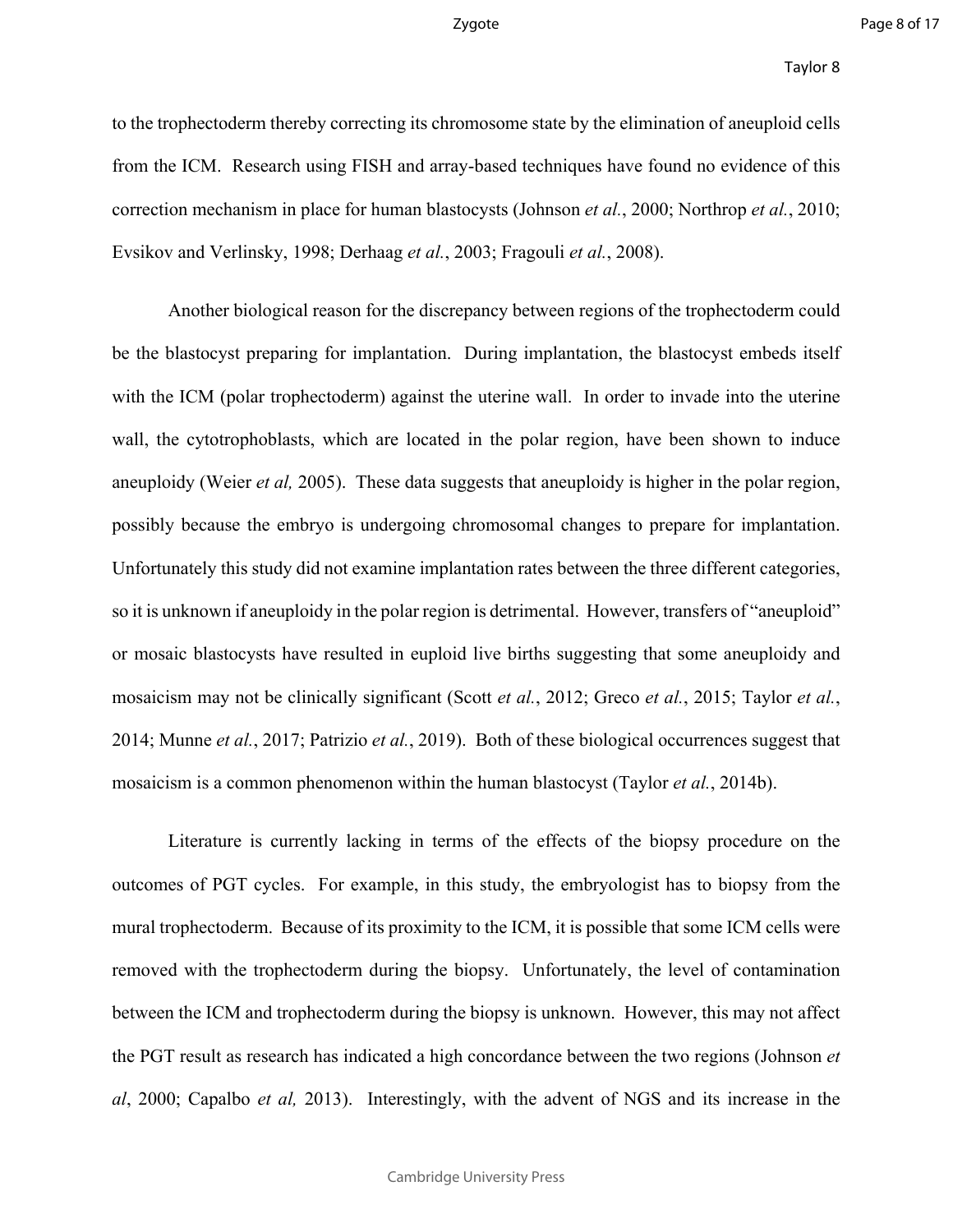detection of mosaicism, the biopsy procedure has become a variable. If embryologist "A" biopsies two cells from the blastocyst and both are normal or abnormal, mosaicism will not be detected. However, if embryologist "B" biopsies 10 cells from the blastocyst and six cells are aneuploid and four cells are euploid, mosaicism will be detected simply due to the increase number of cells biopsied. Research has also suggested that the majority of abnormalities at the blastocyst stage are mitotic in origin, suggesting that with enough cells present, PGT results could be altered (McCoy *et al.*, 2015).

Ideally, one should biopsy from the polar, mid, and mural trophectoderm from a single blastocyst; however, this was not possible because these were patients undergoing IVF and not blastocysts donated to research. Northrop and colleagues (2010) examined three separate trophectoderm sections from the same blastocyst and demonstrated a concordance rate of 80% (40/50 blastocysts), but this study did not record the location of the trophectoderm samples in relation to the ICM. Another limitation was performing AH on day 3. AH allows for premature hatching which may disrupt the true chromosomal makeup within the embryo or influence cell distribution. It is possible that the heat generated from the laser could disrupt cell junctions and impact further embryological development, possibly allowing for the premature expulsion of cells (White *et al.*, 2018). However, research in the mouse demonstrates that embryos hatch equally from the polar, mid, and mural trophectoderm, suggesting a limited impact on the AH procedure (Schimmel *et al.*, 2014). Our data is similar, of the 166 blastocysts, there was no difference between which area (polar, mid, or mural) hatched out of the blastocyst, 37.8%, 30.7%, 31.5%, respectively (P=NS). Further research is needed whereby AH is not performed and blastocysts are not exposed to the laser until biopsy, day 5 or 6.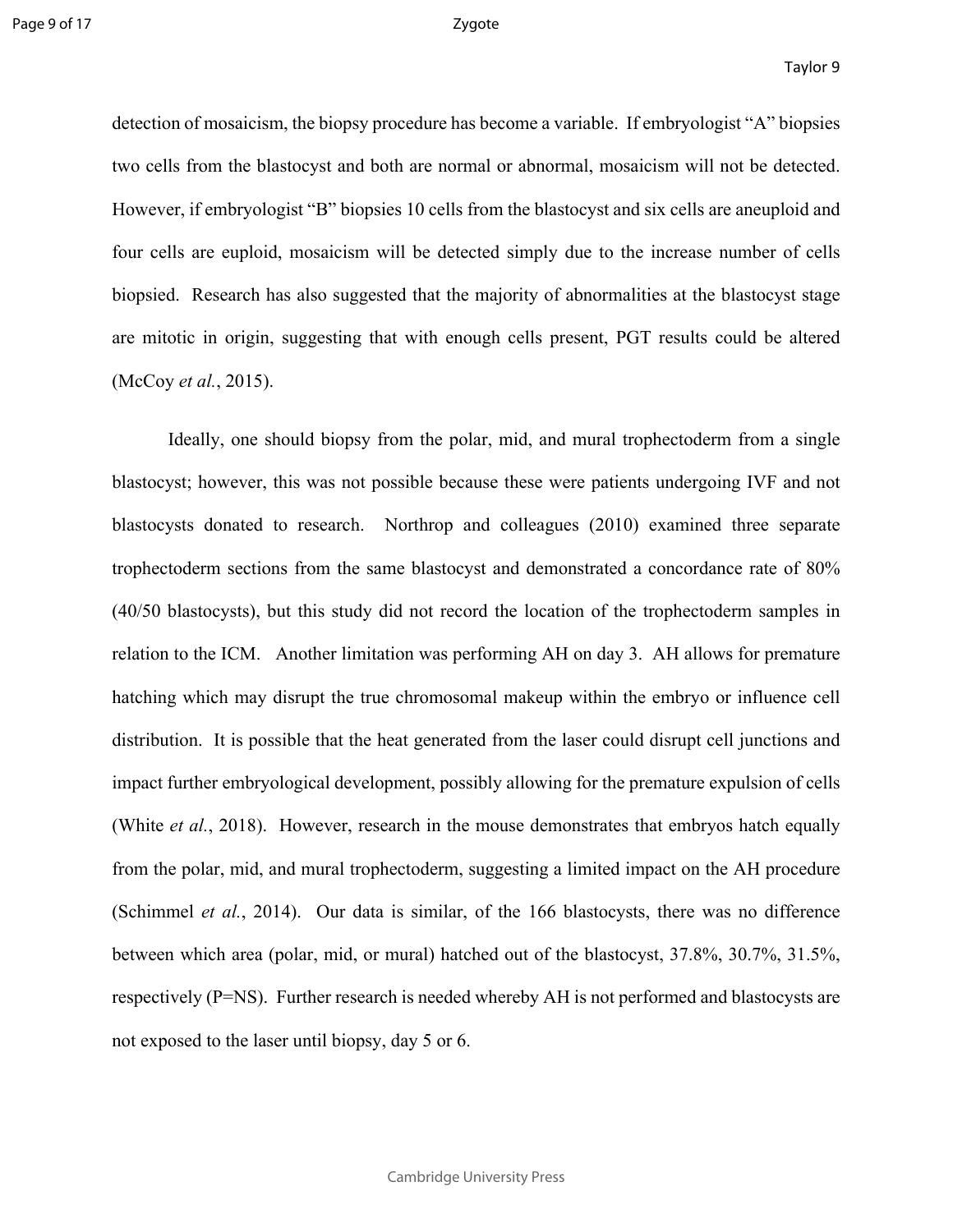#### Taylor 10

Most of the research with mosaicism at the blastocyst stage deals with the reanalysis of array comparative genomic hybridization samples or the mixing of known cell lines to determine the percent mosaicism present in the entire blastocyst (Ruttanajit *et al.*, 2016). The only way we can understand aneuploidy and blastocyst morphology is to isolate individual cells within the blastocyst and effectively "map" the cells, creating a virtual image of the blastocyst (Taylor *et al.*, 2016). This study has already been performed and although cost prohibitive, larger studies are certainly warranted.

In conclusion, these data do not support the hypothesis that aneuploidy is evenly distributed throughout the trophectoderm. This study adds to the pool of data that may help patients and clinicians understand why some embryos diagnosed as "euploid" fail to implant. Further research is needed to better understand aneuploidy at the blastocyst stage and its clinical consequences.

#### **Financial Support**

This research received no specific grant from any funding agency, commercial or not-for-profit sectors

#### **Conflicts of Interest**

None.

#### **Ethical Standards**

The authors assert that all procedures contributing to this work comply with the ethical standards of the relevant national and institutional committees on human experimentation and with the Helsinki Declaration of 1975, as revised in 2008.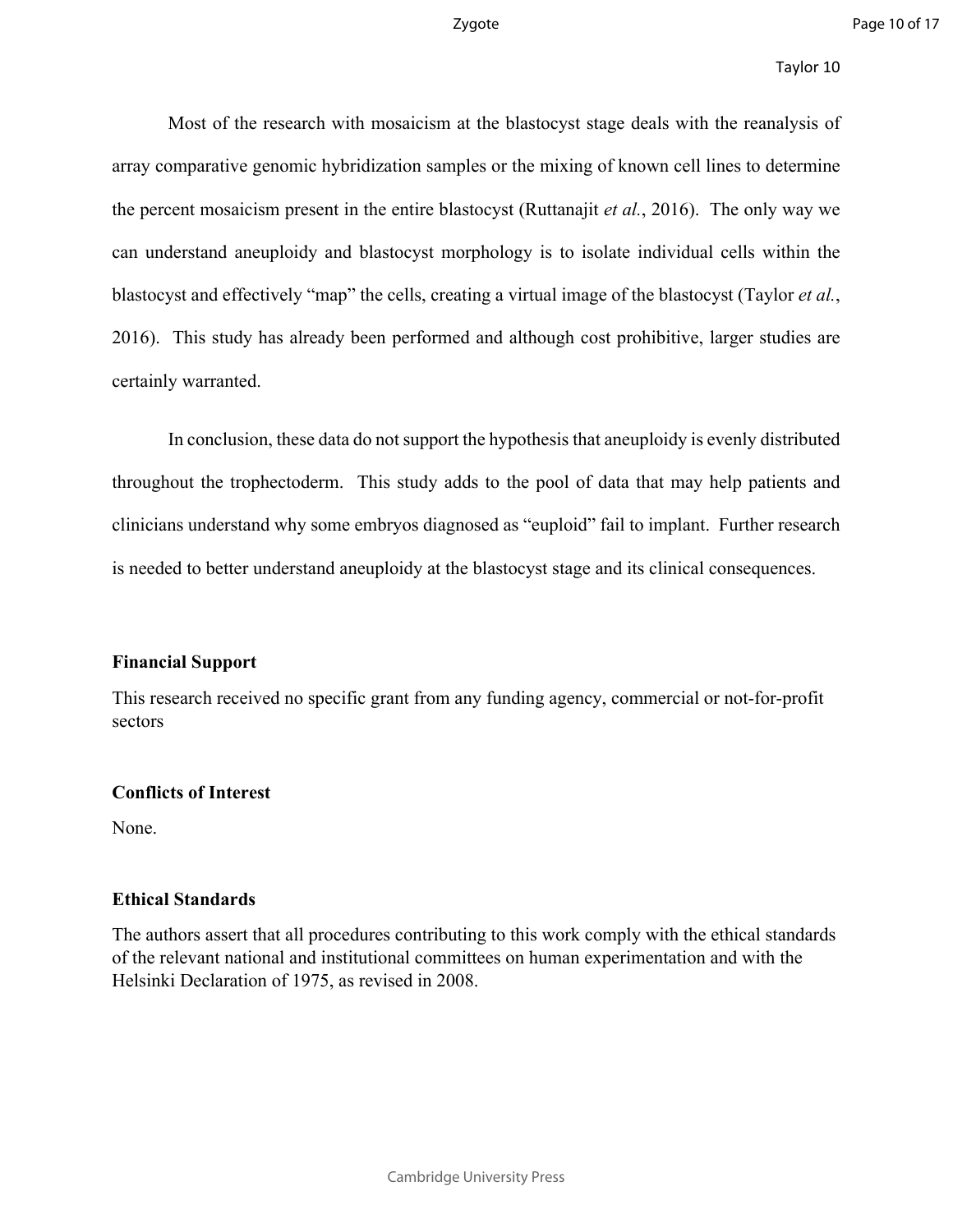#### **References**

- Capalbo A, Wright G, Elliott T, Ubaldi FM, Rienzi L, Nagy ZP. FISH reanalysis of inner cell mass and trophectoderm samples of previously array-CGH screened blastocysts shows high accuracy of diagnosis and no major diagnostic impact of mosaicism at the blastocyst stage. Hum Reprod. 2013;28:2298-307.
- Capalbo A, Ubaldi FM, Cimadomo D, Maggiulli R, Patassini C, Dusi L, Sanges F, Buffo L, Venurella R, Rienzi L. Consistent and reproducible outcomes of blastocyst biopsy and aneuploidy screening across different biopsy practitioners; a multicenter study involving 2586 embryo biopsies. Hum Reprod. 2016;31(1):199-208.
- Derhaag JG, Coonen E, Bras M, Bergers Janssen JM, Ignoul-Vanvuchelen R, Geraedts JP, Evers JL, Dumoulin JC. Chromosomally abnormal cells are not selected for the extra-embryonic compartment of the human preimplantation embryo at the blastocyst stage. 2003;18(12):2565- 74.
- Evsikov S and Verlinsky Y. Mosaicism in the inner cell mass of human blastocysts. Hum Reprod. 1998;13(11):3151-5.
- Forman EJ, Hong KH, Keery KM, Tao X, Taylor, Levy B, et al. In vitro fertilization with single euploid blastocyst transfer: a randomized controlled trial. Fertil Steril. 2013; 100:100-7.
- Fragouli E, Lenzi M, Ross R, Katz-Jaffe M, Schoolcraft WB, Wells D. Comprehensive molecular cytogenetic analysis of the human blastocyst stage. Hum Reprod. 2008;23(11):2596-608.
- Greco E, Minasi MG, Fiorentino F. Healthy babies after intrauterine transfer of mosaic aneuploid blastocysts. N Engl J Med. 2015;373:2089-90.
- Hogan B and Tilly R. In vitro development of inner cell masses isolated immunosurgically from mouse blastocysts. I. Inner cell masses from 3.5-day p.c. blastocysts incubated for 24 h before immunosurgery. J Embryol Exp Morphol 1978;45:93-105.
- Johnson DS, Cinnioglu C, Ross R, Filby A, Gemelos G, Hill M, Ryan A, Smotrich D, Rabinowitz M Murray MJ. Comprehensive analysis of karyotypic mosaicism between trophectoderm and inner cell mass. Mol Hum Reprod. 2000;16(12):944-9.
- McCoy RC, Demko ZP, Ryan A, Banjevic M, Hill M, Sigurjonsson S, Rabinowitz M, Petrov DA. Evidence of selection against mitotic-origin aneuploidy during preimplantation development. Plos Genet. 2015;11(10).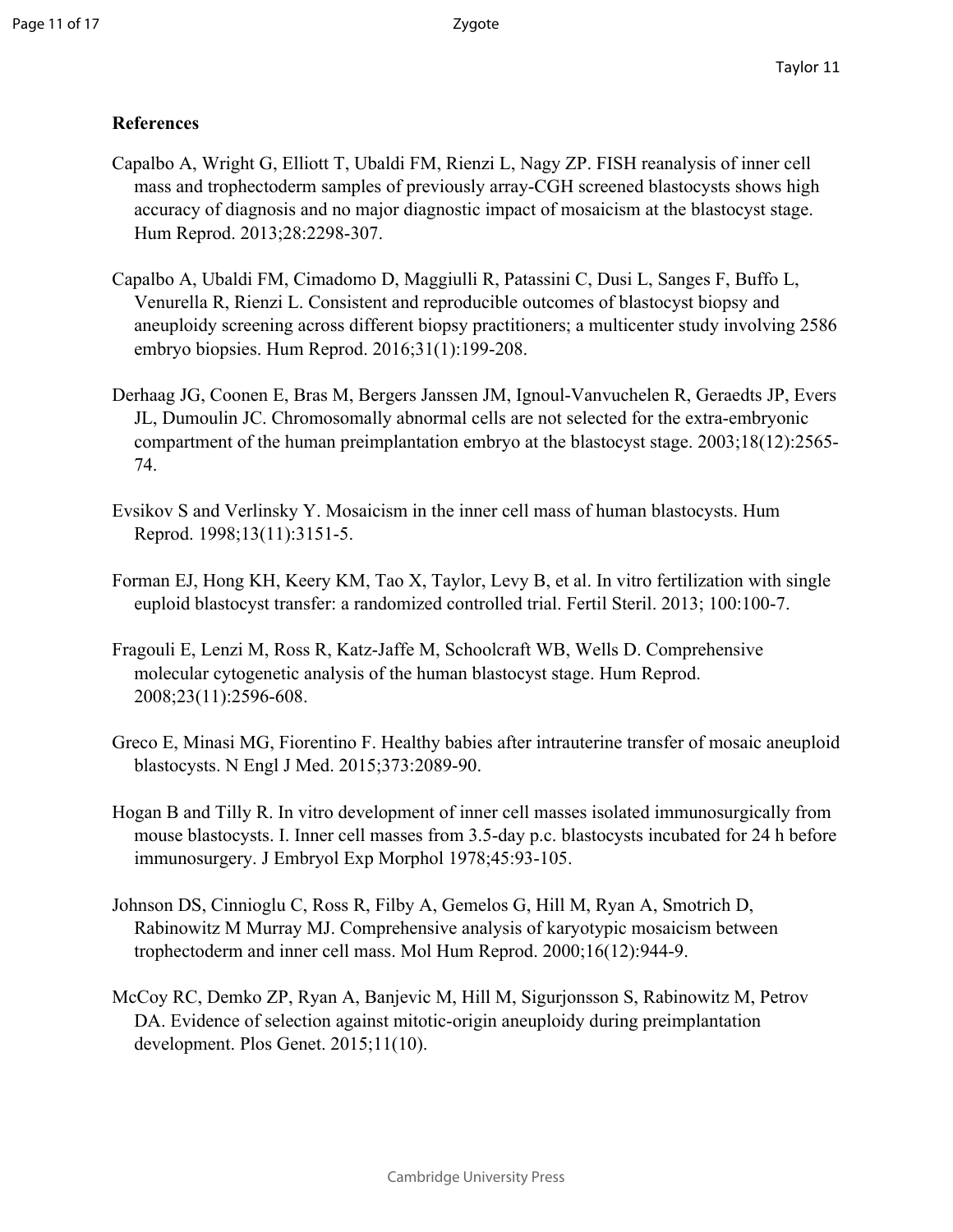- Munne S, Blazek J, Large M, Martinez-Ortiz PA, Nisson H, Liu E, Tarozzi N, Borini A, Becker A, Zhang J, Maxwell S, Grifo J, Barbariya D, Wells D, Fragouli E. Detailed investigation into the cytogenic constitution and pregnancy outcome of replacing mosaic blastocysts detect with the use of high-resolution next-generation sequencing. Fertil Steril. 2017;108:62-71.
- Nagy ZP, LiuJ, Cecile J, Silber S, Devroey P, van Steirteghem A. Using ejaculated, fresh, and frozen-thawed epidydimal and testicular spermatozoa gives rise to comparable results after intracytoplasmic sperm injection. Fertil Steril 1995;63(4):808-15.
- Northrop LE, Treff NR, Levy B, Scott RT Jr. SNP microarray-based 24 chromosome aneuploidy screening demonstrates that cleavage-stage FISH poorly predicts aneuploidy in embryos that develop to morphologically normal blastocysts. Mol Hum Reprod. 2010;16(8):590-600.
- Patrizio P, Shoham G, Shoham Z, Leong M, Barad DH, Gleicher N. Worldwide live births following transfer of chromosomally "abnormal" embryos after PGT/A. Results of a worldwide web-based survey. J Assist Reprod Genet. 2019;6.
- Ruangvutilert P, Delhanty JD, Serhal P, Simpoloulou M, Rodeck CH, Harper JC. FISH analysis on day 5 post-insemination of human arrested and blastocyst stage embryos. Prenat Diagn 2000;20(7):552-60.
- Ruttanajit T, Chanchamroen S, Cram DS, Sawakwongpra K, Suksalak W, Leng X, Fan J, Wang L, Yao Y, Quangkananurug W. Detection and quantitation of chromosomal mosaicism in human blastocysts using copy number variation sequencing. 2016;36(2):154-62.
- Schimmel T, Cohen J, Saunders H, Alikani M. Laser-assisted zona pellucida thinning does not facilitate hatching and may disrupt the in vitro hatching process: a morphokinetic study in the mouse. Hum Reprod. 2014;29(12):2670-9.
- Schoolcraft WB, Gardner DK, Lane M, Sclenker T, Hamilton F, Meldrum DR. Blastocyst culture and transfer: analysis of results and parameters affecting outcome in two in vitro fertilization programs. Fertil Steril 1999;72(4):604-9.
- Scott RT Jr, Ferry K, Su J, Tao X, Scott K, Treff NR. Comprehensive chromosome screening is highly predictive of the reproductive potential of human embryos: a prospective, blinded, nonselection study. Fertil Steril 2012;97(4):870-5.
- Scott RT Jr., Upham KM, Forman EJ, Hong KH, Scott KL, Taylor D, Tao X, Treff NR. Blastocyst biopsy with comprehensive chromosome screening and fresh embryo transfer significantly increases in vitro fertilization implantation and delivery rates: a randomized controlled trial. Fertil Steril 2013;100:697-703.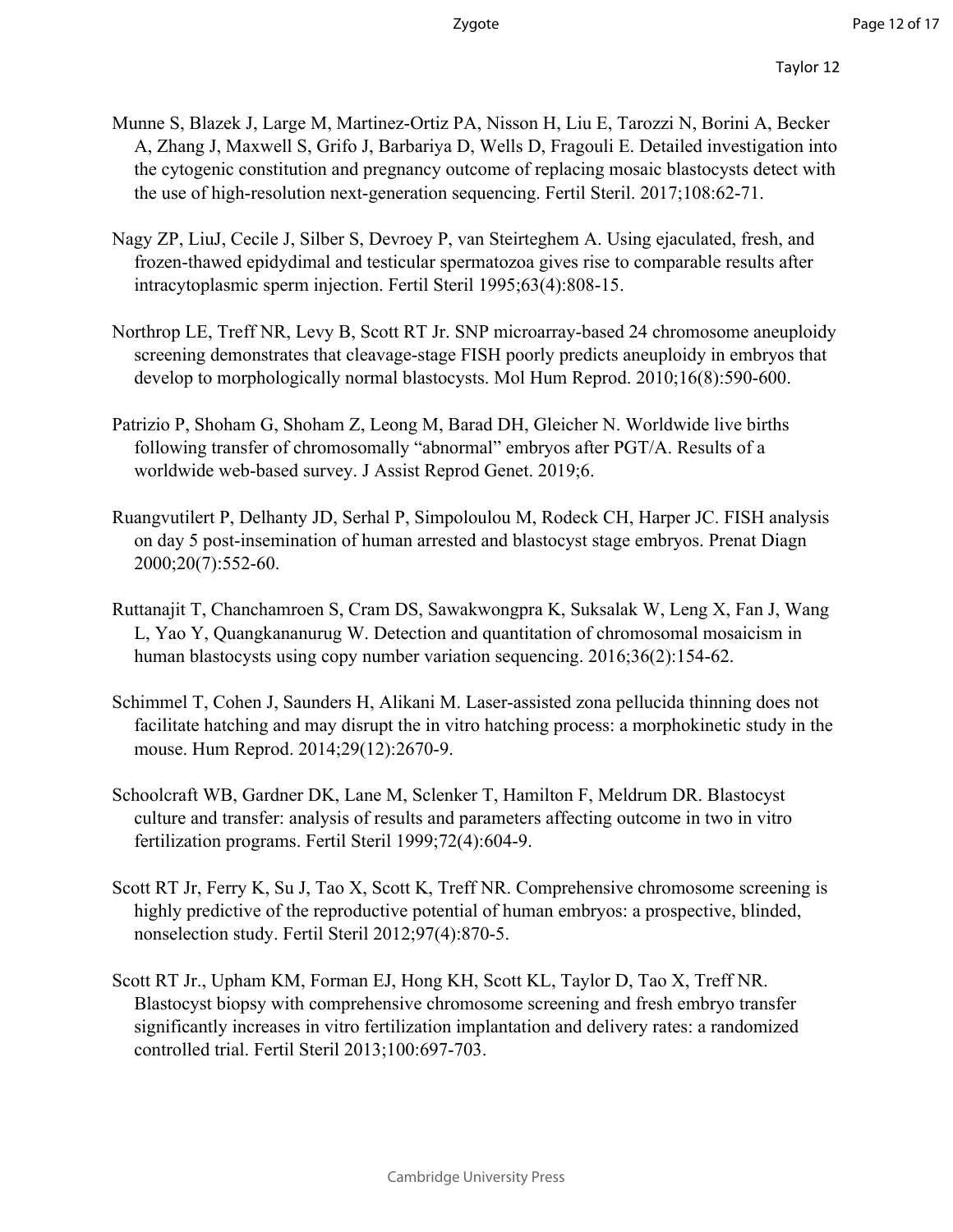- Scott RT Jr, Upham KM, Forman EJ, Zhao T, Treff NR. Cleavage-stage biopsy significantly impairs human embryonic implantation potential while blastocyst biopsy does not: a randomized and paired clinical trial. Fertil Steril 2013;100:624-30.
- Taylor TH, Wright G, Jones-Colon S, Mitchell-Leef D, Kort HI, Nagy ZP. Comparison of ICSI and conventional IVF in patients with increased oocyte maturity. Reprod Biomed Online. 2008;17:46-52.
- Taylor TH, Patrick JL, Gitlin SA, Wilson JM, Crain JL, Griffin DK. Comparison of aneuploidy, pregnancy and live birth rates between day 5 and day 6 blastocysts. Reprod Biomed Online. 2014;29:305-10.
- Taylor TH, Gitlin SA, Patrick JL, Crain JL, Wilson JM, Griffin DK. The origin, mechanisms, incidence and clinical consequences of chromosomal mosaicism in humans. Hum Reprod Update. 2014b;20:571-81.
- Taylor TH, Griffin DK, Katz SL, Crain JL, Johnson L, Gitlin SA. Technique to "map" chromosomal mosaicism at the blastocyst stage. Cytogenet Genome Res. 2016;149(4):262- 266.
- Weier JF, Weier HU, Jung CJ, Gormley M, Zhou Y, Chu LW, Genbacev O, Wright AA, Fisher SJ. Human cytotrophoblasts acquires aneuploidies as they differentiate to an invasive phenotype. Dev Biol. 2005;279(2):420-32.
- White MD, Zenker J, Bissiere S, Plachta N. Instructions for assembling the early mammalian embryo. Dev Cell. 2018;45:667-79.
- Yang Z, Liu J, Colins GS, Salem SA, Liu X, Lyle SS, et al. Selection of single blastocysts for fresh transfer via standard morphology assessment alone and with array CGH for good prognosis IVF patients: results from a randomized pilot study. Mol Cytogenet. 2012;5:24.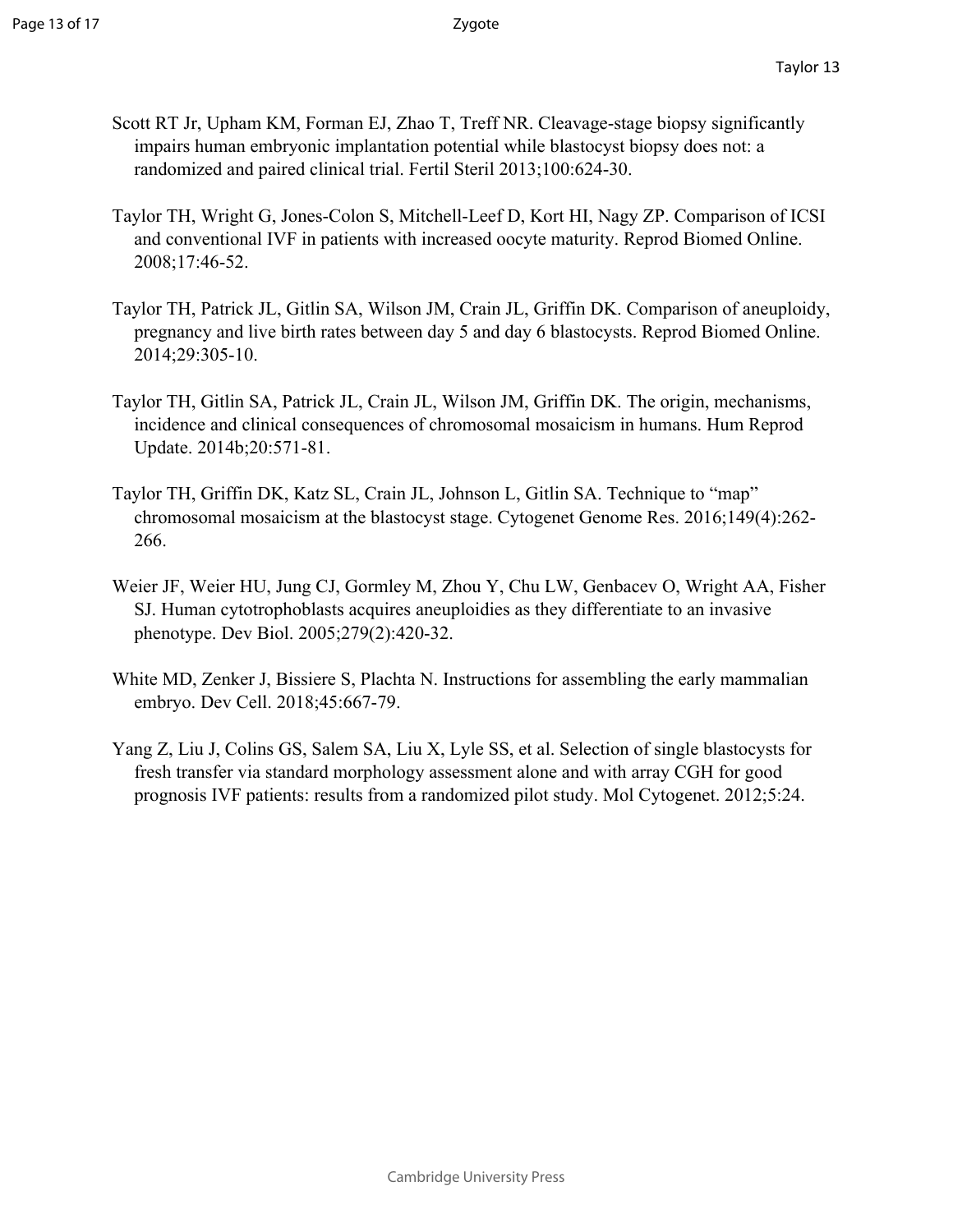|                  | Polar        | Mid            | Mural          | P value             |
|------------------|--------------|----------------|----------------|---------------------|
| Avg. Age (years) | $35.8\pm4.9$ | $34.9 \pm 4.4$ | $35.2 \pm 5.1$ | 0.8024 <sup>1</sup> |
| No. Blastocyst   | 48           | 78             | 40             | 0.18592             |
| No. Aneuploid    | $27(56.2\%)$ | $37(47.4\%)$   | $12(30.0\%)$   |                     |

Table 1: A comparison of aneuploidy rates between the polar, mid, and mural trophectoderm.

<sup>1</sup> Kruskal-Wallis test <sup>2</sup> Chi-square test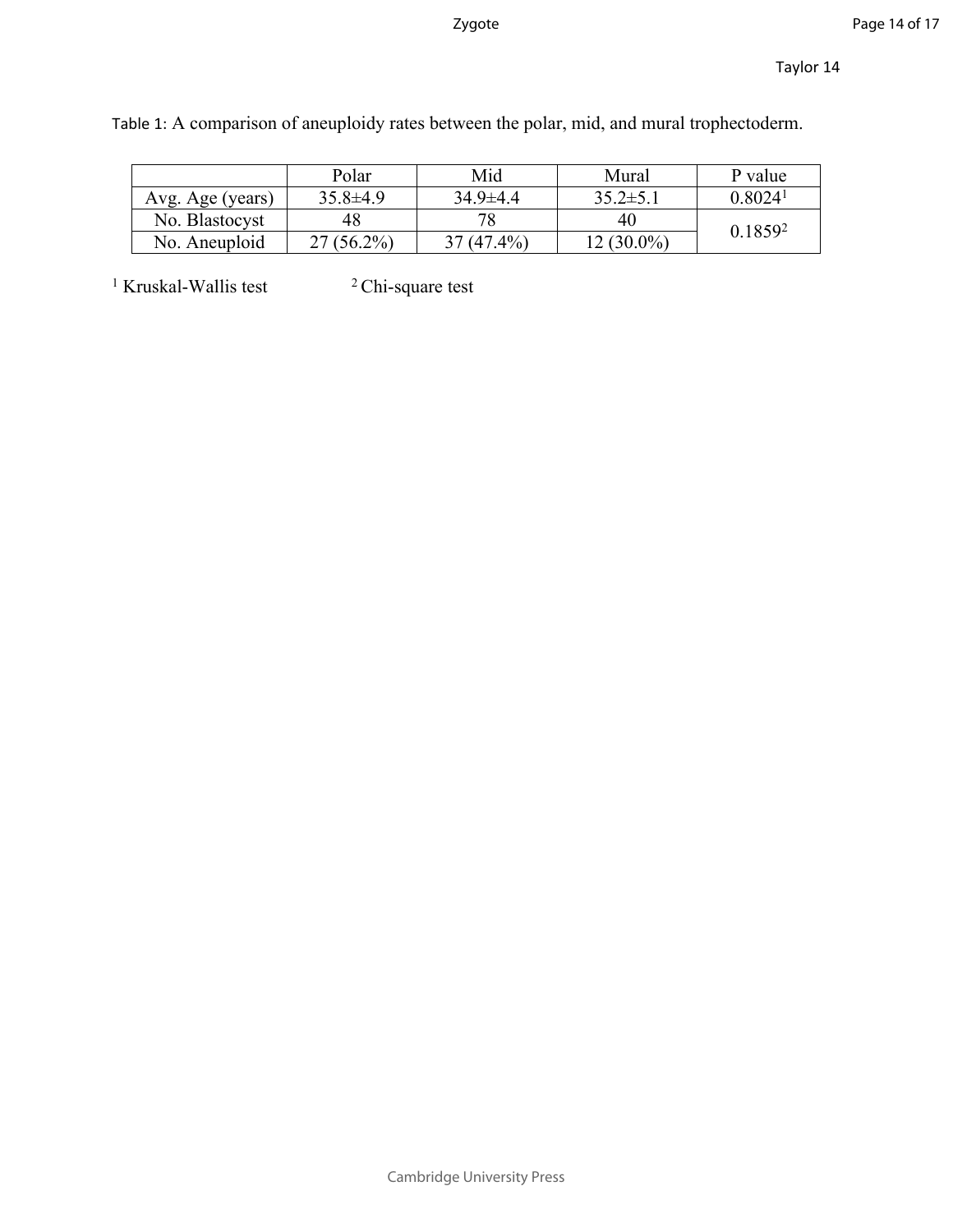|                | Polar          | Mural          | P Value             |  |
|----------------|----------------|----------------|---------------------|--|
| Avg. Age       | $35.8 \pm 4.9$ | $35.2 \pm 5.1$ | 0.8417 <sup>1</sup> |  |
| No. Blastocyst |                | 40             | $0.0243^2$          |  |
| No. Aneuploidy | $(56.2\%)$     | 12 (30.0%)     |                     |  |

Table 2: A comparison of aneuploidy rates between polar and mural trophectoderm.

 $<sup>1</sup>$  Kruskal-Wallis test  $<sup>2</sup>$ </sup></sup> <sup>2</sup> Chi-square test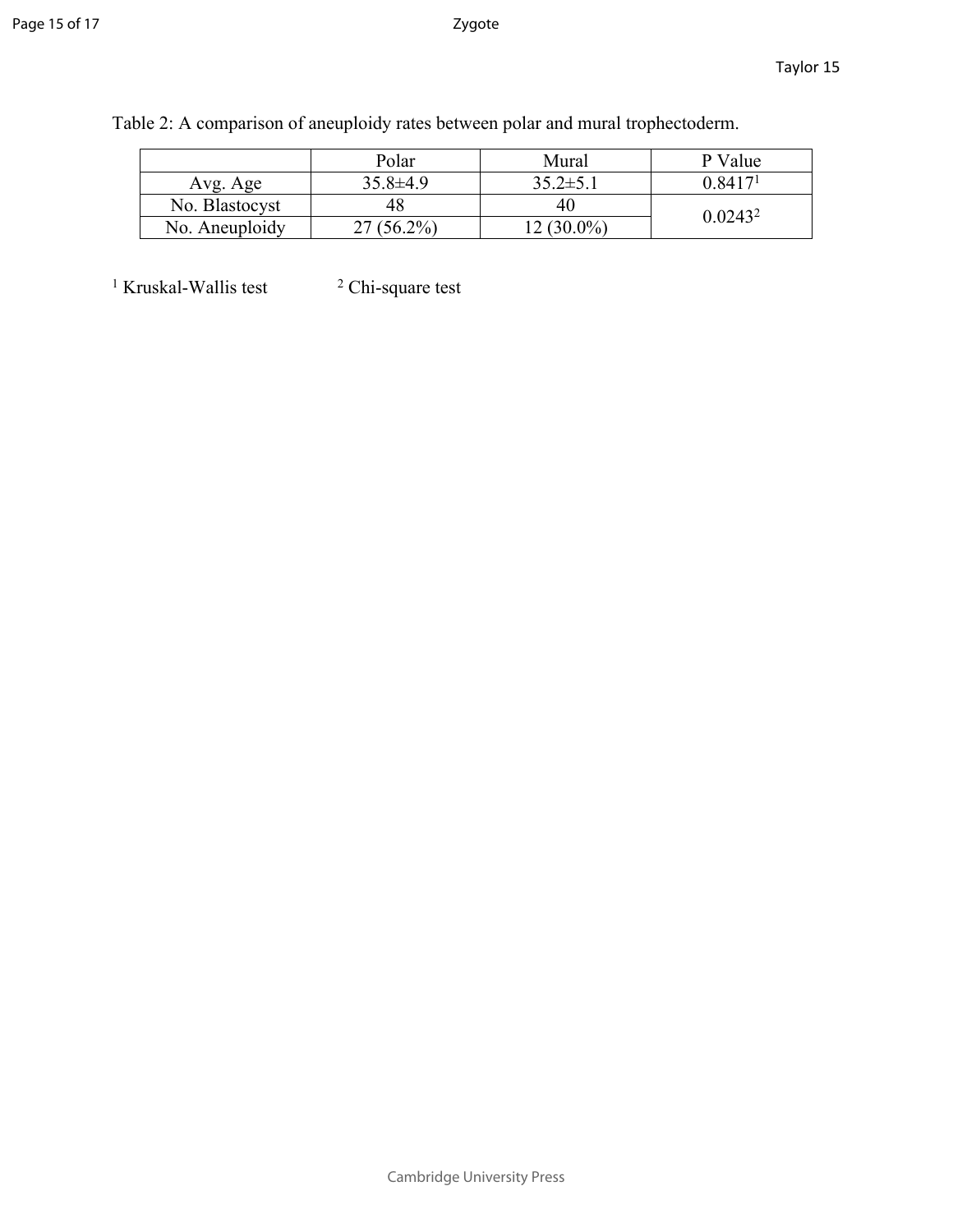

Figure 1: Aneuploidy rates between polar, mid, and mural trophectoderm.